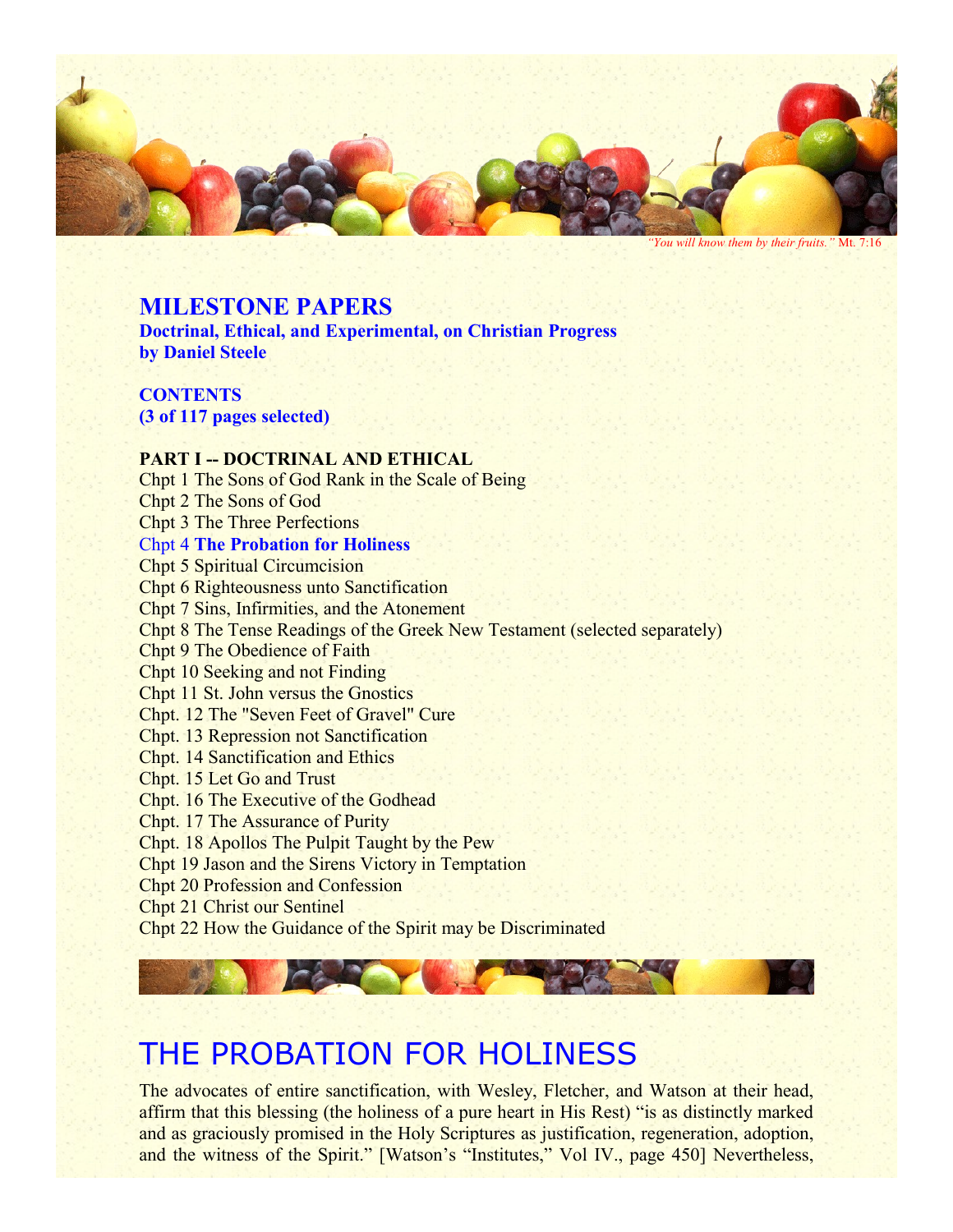*many honest inquirers are perplexed* with intellectual and scriptural difficulties on this very point of the distinctness of this work; and they are led to ask why God has not set this great blessing above the mists of doubt and the possibility of controversy. If this glorious privilege is to the other benefits of the atonement as Mt. Blanc is to the lesser mountains of Europe, why does it not tower up so manifestly before all eyes as to render misconception and unbelief impossible? Infidels make a similar demand upon Christianity, that she shall stand forth so radiant with divinity that the dullest eye may instantly, without any examination, discover the unmistakable seal of Heaven on her brow. They say that if a man really wished his absent servant to do a piece of work, he would make his meaning so plain, and his signature so characteristic, that the servant could have no excuse for any mistakes. Bishop Butler well replies that, if the Master's intent is to secure the mere doing of the work, He would write thus plainly, *but if He wished to test the fidelity of the servant*, He might purposely leave some obscurities, which could be made plain only by patiently studying the letter. [Butler's "analogy," Part II., Chap. VI]

Now, since God's message to man has difficulties in it, and since Christianity descends from the skies with her seal partially hidden, and with the purpose of *disclosing it only to candid and earnest seekers*, sceptics reject her claims. We reply to them: God certainly wishes His Gospel to be received, but in such a manner as to confer the highest benefit on man, and to reflect the highest glory on His Son. This will not be realized by a mere passive reception of clearly demonstrated truth, but by stimulating man's highest powers of research to the most intense activity, and the most eager desire.

It is the divine order that truth of every kind should *fully reveal itself only to hungry* **souls.** The long research and the hot pursuit whet the appetite, and prepare the discoverer for a proper appreciation of the treasure which he has found. The more valuable the truth, the higher the barriers which hedge it in and appal all timid seekers, leaving the toilsome search to those dauntless souls whose unconquerable persistence makes all opposition bow before them.

The coming of the Comforter to the believer's heart, and His indwelling *as the Sanctifier*, is a greater event, in its immediate practical benefits, than the advent of the Messiah to the world. This John the Baptist saw as the culminating blessing of Christ's coming. Jesus was ever pointing to that crowning gift of a pure and blameless heart by His Spirit. The disciples could not understand how Jesus could, through the Comforter, manifest Himself to them, and be invisible to the world.

Their faith had a probation with respect to this great coming event. The trial of their faith continued through that ten days' prayer-meeting before the day of Pentecost. This protracted test was necessary to enlarge their faith to its utmost capacity for the fulness of the Spirit. They endured the test, and received the greatest gift that the Father and the glorified Son could bestow.

We meet with Christians who are unable to formulate the doctrine of entire sanctification. They are puzzled with the apparent contradiction of a work of the Spirit in regeneration and the witness of the Spirit, before the abiding Comforter is received to purify the heart. It seems to them as absurd as to talk of a carpenter's doing a work within the house before his entrance. But we have a precisely similar difficulty in formulating the doctrine of the Holy Ghost. How could He be in the patriarchal and Jewish Church, and the inspirer of all its piety, before He was sent down from on high at the Pentecost? Multitudes who hand over this greater mystery from reason to faith are still tasking reason with the lesser mystery, and keeping themselves spiritual paupers in consequence. For no man ever yet received the Holy Ghost through a syllogism. He always enters through the door of faith.

It is a painful fact that *many who profess faith* in Jesus Christ, and show forth a degree of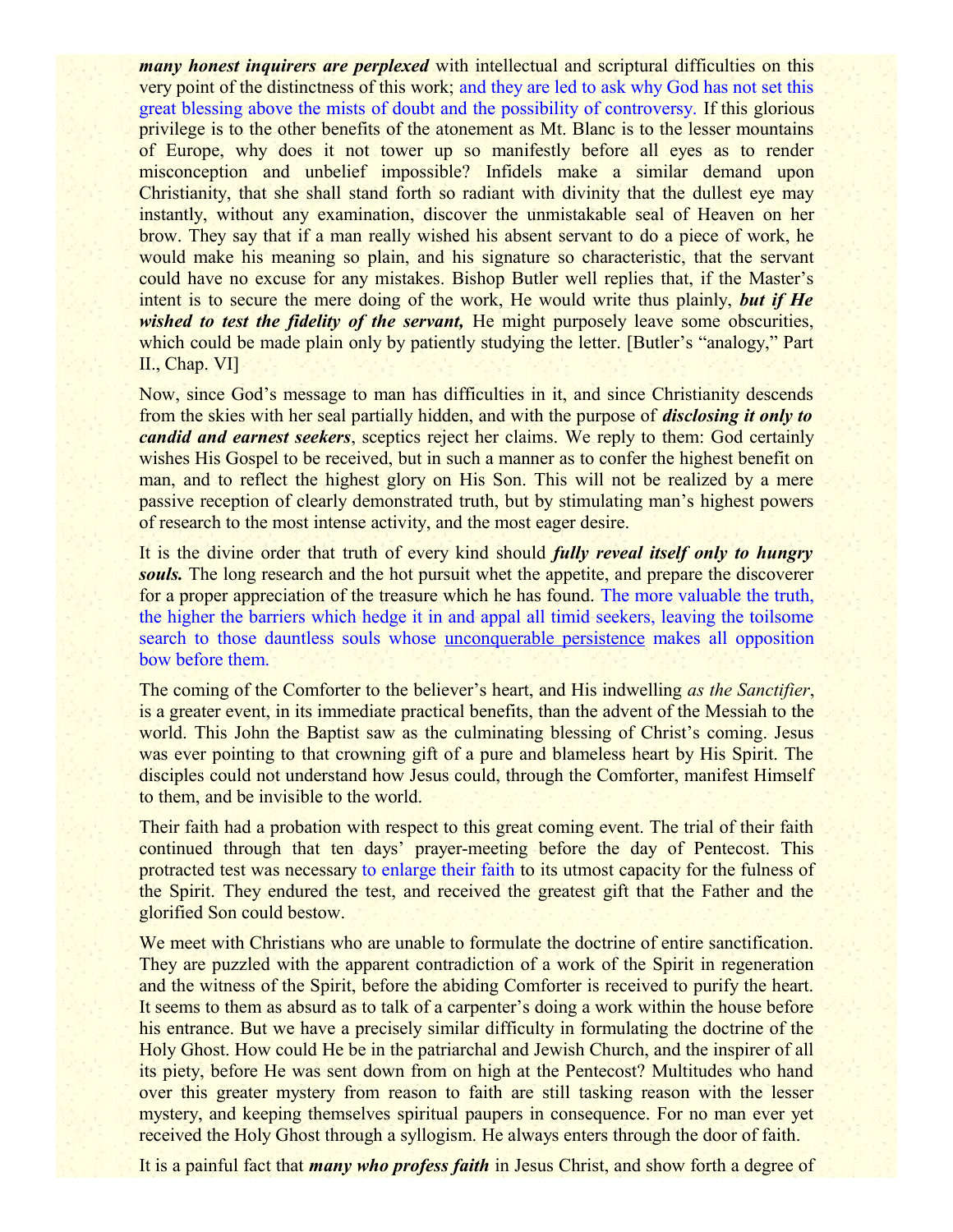spiritual life, are practically in the condition of the first twelve believers in Ephesus; they have not in the depths of their own hearts so much as heard whether there be any Holy Ghost." They are living in the pre-pentecostal state, in the rudimentary dispensation of John. They do not know "the exceeding greatness of Christ's power to usward who believe." The Credo, "I believe in the Holy Ghost." is on their lips, but it is as ineffectual for this consummate spiritual transfiguration as the Binomial Theorem. Their thirsty souls stand at the well of living water, and let down their buckets, and draw them up empty, not because the well is dry, but because their rope is not long enough to reach the water. An orthodox creed lying dead in the intellect is like a dry bucket hanging midway down the well. Merely intellectual believers lack a vigorous, appropriating faith. To develop this, *difficulties are purposely set before their souls*, to be mastered, and objections, seeming to tower to a mountain height, must be surmounted. The whole subject of full salvation, as presented in the Scriptures, does not seem to them to stand forth distinct from justification and the new birth. They say the testimony of Paul, Peter and John is circumlocutory, and not direct, since they drape their testimony in such mystical phrases, as "dead unto sin," "the life hid with Christ," "risen with Christ," "the sealing," "the baptism," "the unction of the Spirit." They pray for others to be sanctified wholly; but they do not squarely proclaim that they have themselves grasped this prize. Then, again, it seems to be impossible that a soul marred and dwarfed by sin should ever in any sense be perfect, in view of the unabated requirements of the law of absolute holiness.

The glaring defects of some professors of holiness complicate the objections. The attitude of many in the Christian Church and ministry, their apathy, shyness, and manifest distrust of this experience, is a still greater lion in the pathway of holiness. The occasional fanaticisms which have sometimes broken out make the subject still more doubtful. In view of these facts the whole question looks mystified, mixed, muddy, muddled, and mischievous. The *Little-Faiths and the Weak-Hearts*, not perceiving that this condition of things constitutes the very discipline which they need, sit timorously down before these giants standing across their path, as did the writer for twenty-five years, while the Faithfuls and the Great-Hearts, espying the glorious uplands of perfect Rest, boldly encounter and rout these enemies, **and enter in.** They find that the very grapple with these grim spectres constitutes *the probation for holiness*, and the discipline and upreaching of faith requisite for receiving so great grace. Hence the whole subject of instantaneous sanctification through faith is left in just that half-revealed and half-concealed state best adapted to stimulate research, sharpen insight, kindle desire, and afford to all persistent believers an arena for heroic struggle and glorious victory. This is an entirely different probation, and more severe than that which precedes pardon. *An infantile faith may grasp justification*, but only an adult faith can seize the prize of entire sanctification. Instead of repining at these tests, we are to count it all joy when we fall into manifold temptations, or puttings to the proof, since it is for the trial of our faith. For since the blessing sought is entire and not partial sanctification, there must be not an imperfect but a perfect faith. The trials which make faith perfect should, therefore, be joyfully received. The case of *the Syrophenician woman* is an admirable illustration of the probation of faith. The boon desired – casting the demon out of her daughter – was incapable of degrees. The prayer could not be partly answered in accordance with a defective faith. The evil spirit must retain his full possession, or be cast out entirely. Jesus, seeing that the mother's faith was inadequate, gave it a schooling. He gave it a probation: The first request is met by a chilling silence. But faith, though repulsed, gathers strength, leaps the barrier, and is all the stronger for the effort. Jesus now sets a higher wall before her: "I am not sent but unto the lost sheep of the house of Israel." She falters not for a moment, but falls on her knees and cries, "Lord, help me?" and over this wall her heaven-aided faith bears her. With a higher barricade Jesus now hedges Himself in, more formidable than an iron picket fence bristling ten feet in height. "It is not meet to take the children's bread